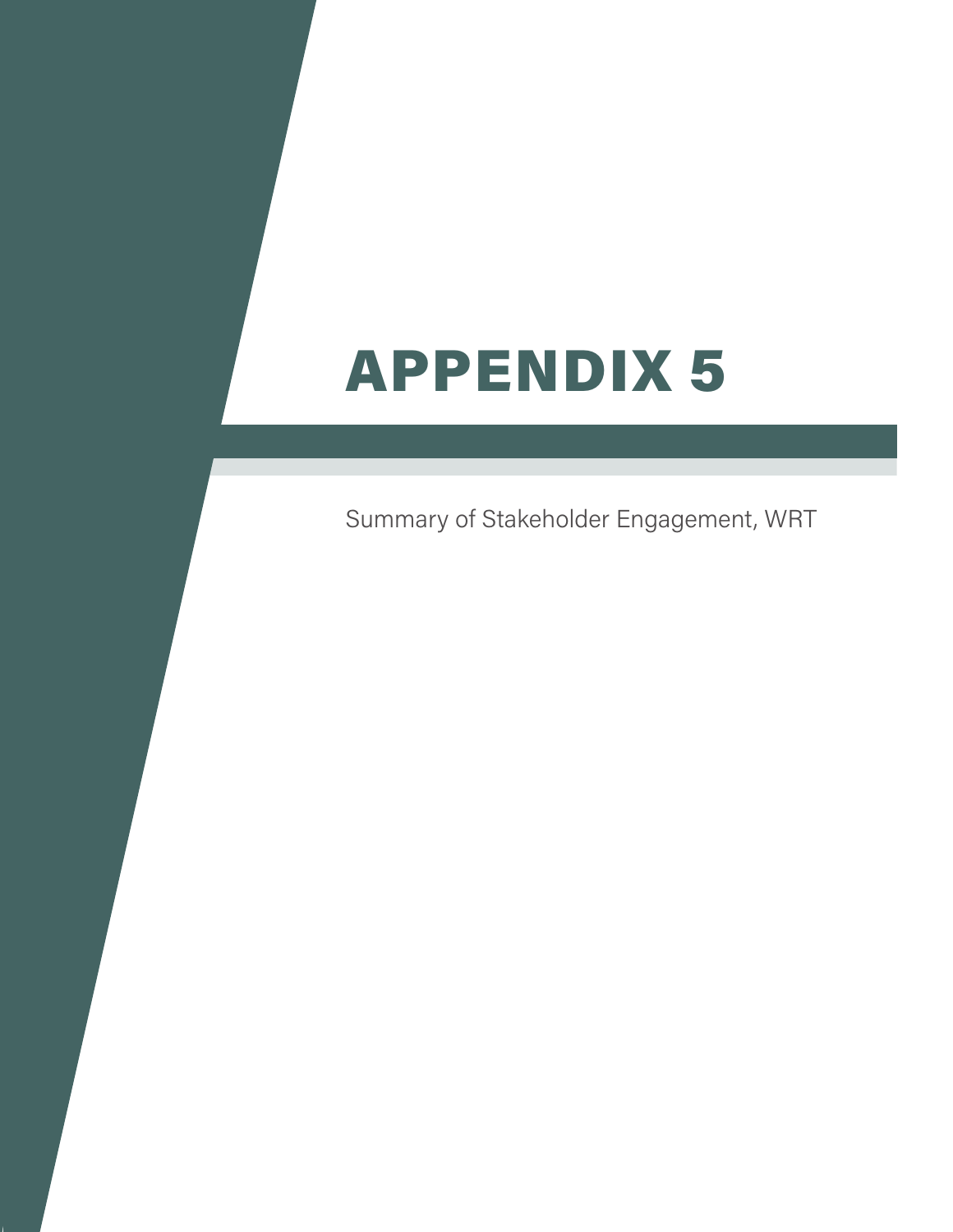

## SAN FRANCISCO BAY TRAIL RISK ASSESSMENT & ADAPTATION PRIORITIZATION PLAN (RAAPP) Summary of Stakeholder Engagement

## Prepared by WRT April 2021

The overall approach to stakeholder engagement throughout the SF Bay Trail Risk Assessment & Prioritization Plan (RAAPP) process was focused on ensuring that the East Bay Regional Park District (Park District) and their partners were able to open a dialogue around the future impacts of sea level rise across East Bay communities. The Bay Trail is managed by many different landowners and agencies in addition to the Park District. The complex landscape surrounding the Bay Trail along the East Bay shoreline requires a holistic approach to community resilience. Many partnerships will be critical to ensuring the future success of the Bay Trail and all its associated benefits for the region.



Figure 1: Stakeholder Engagement Overview

The COVID-19 pandemic was an unforeseen complication in the stakeholder engagement process for the project. However, through a series of webinars and

WRT, LLC | 478 Tehama St. Suite 2B | San Francisco, CA 94103 wrtdesign.com | 415.575.4722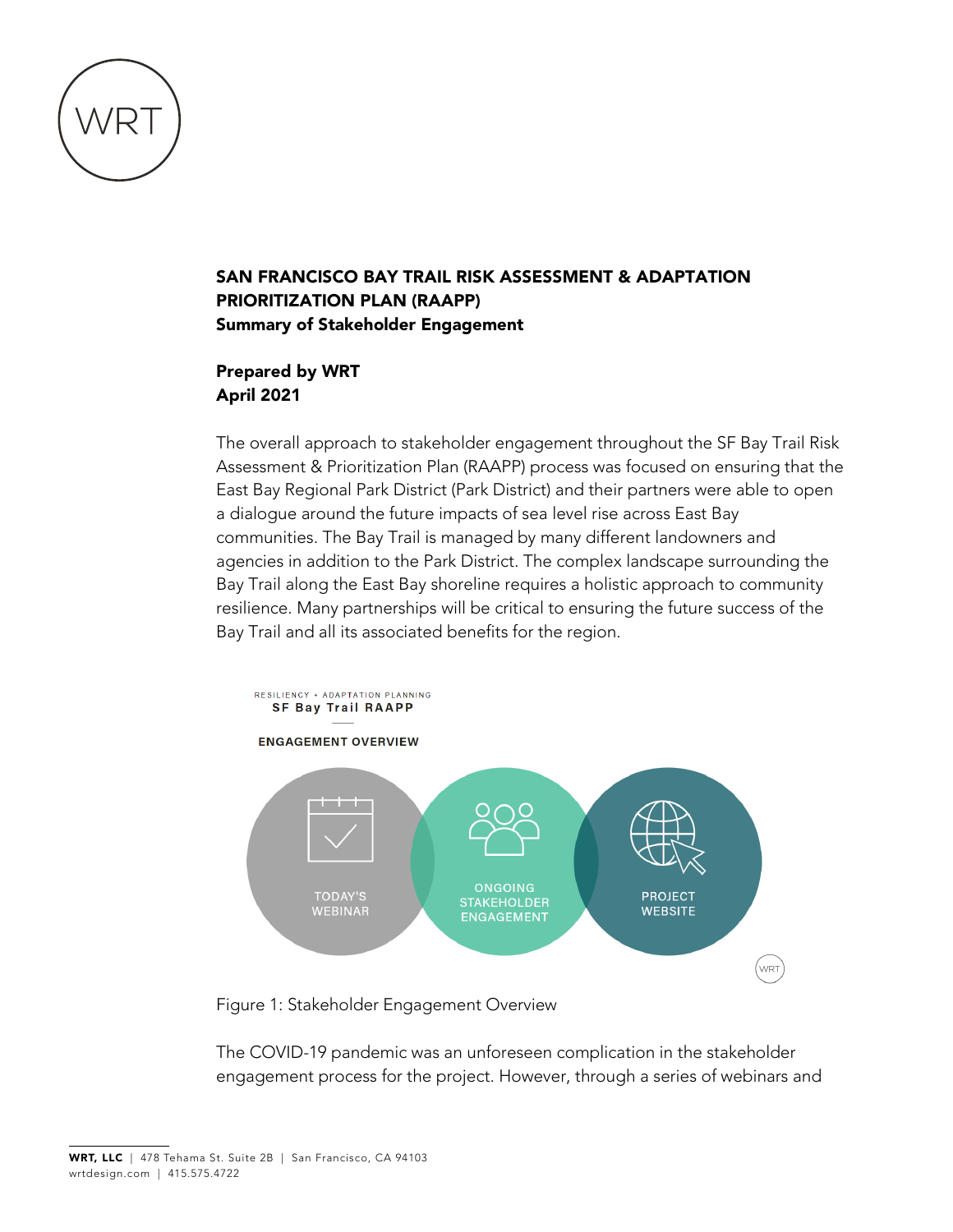

web tools, the Park District and planning team were able to connect with the broader community and key stakeholder agencies at various key milestones in the project.

The main tool for communication was through the Park District website: <https://www.ebparks.org/about/planning/sfbaytrailraapp/>. Within the website, visitors are able to sign up for updates, sign up for webinars, view webinars after they were recorded, review more in-depth analysis via a StoryMap, where visitors could also leave comments and questions, and finally, a copy of the final document is available for review and download.

The community-wide webinars took place in two different settings. The first was hosted by the East Bay Regional Park District via Zoom on October 7, 2020. The second was hosted by Greenbelt Alliance on October 29, 2020. Both meetings present key findings from the study and included conversations across the speaker panel and the community about the key goals and values of the study.



Figure 2: Snapshot from the first webinar

In addition to the engagement provided to the broader community, the Park District and team hosted meetings with key stakeholders and potential future